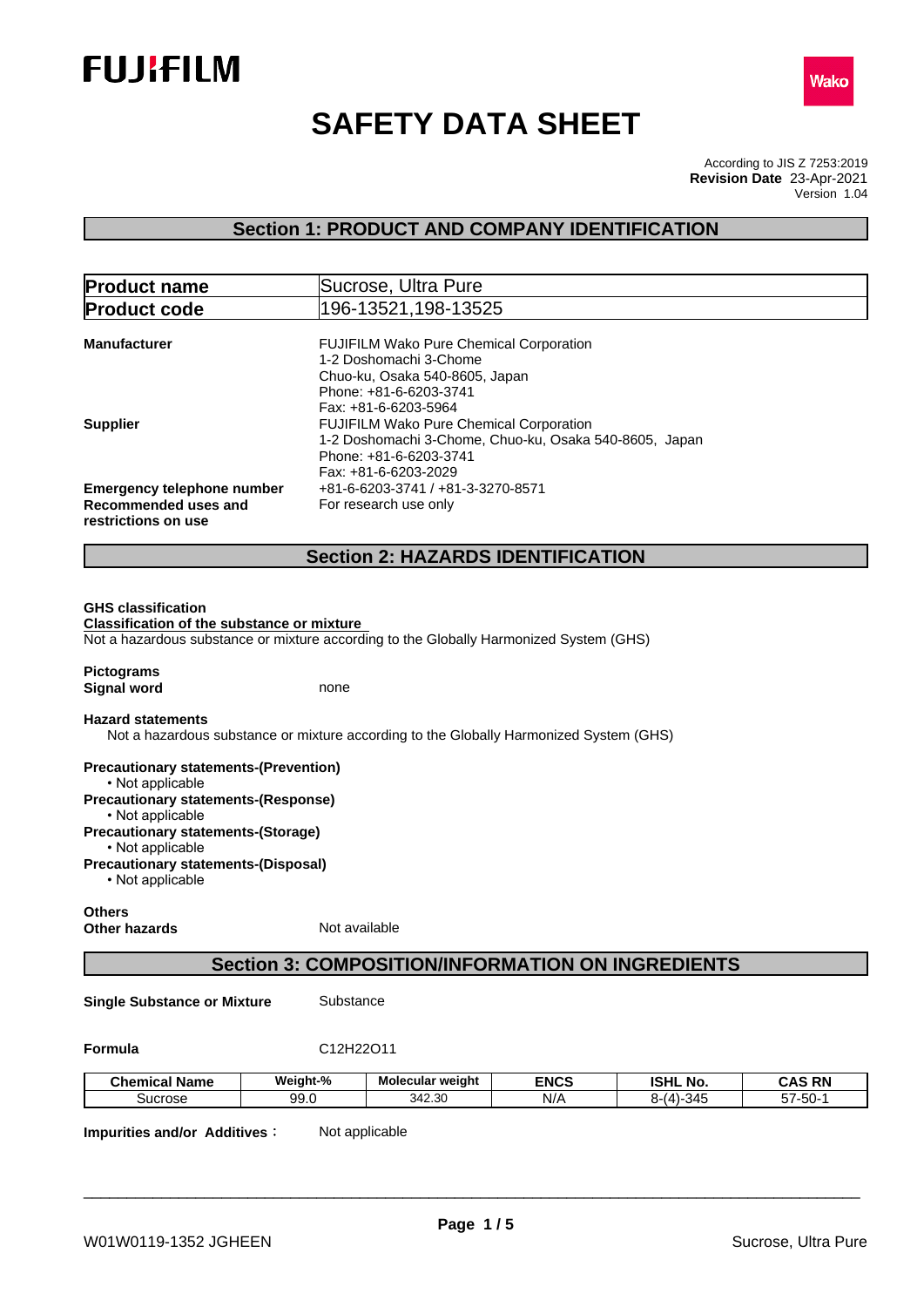# **Section 4: FIRST AID MEASURES**

#### **Inhalation**

Remove to fresh air. If symptoms persist, call a physician.

#### **Skin contact**

Wash off immediately with soap and plenty of water. If symptoms persist, call a physician.

#### **Eye contact**

IF IN EYES: Rinse cautiously with water for several minutes. Remove contact lenses, if present and easy to do. Continue rinsing. Immediate medical attention is required.

#### **Ingestion**

Rinse mouth. Never give anything by mouth to an unconscious person. Call a physician or poison control center immediately. Do not induce vomiting without medical advice.

#### **Protection of first-aiders**

Use personal protective equipment as required.

# **Section 5: FIRE FIGHTING MEASURES**

#### **Suitable extinguishing media**

Water spray (fog), Carbon dioxide (CO2), Foam, Extinguishing powder, Sand

**Unsuitable extinguishing media**

No information available

#### **Specific hazards arising from the chemical product**

Thermal decomposition can lead to release of irritating and toxic gases and vapors.

**Special extinguishing method**

### No information available

# **Special protective actions for**

#### **fire-fighters**

Use personal protective equipment as required.Firefighters should wear self-contained breathing apparatus and full firefighting turnout gear.

# **Section 6: ACCIDENTAL RELEASE MEASURES**

### **Personal precautions, protective equipment and emergency procedures**

For indoor, provide adequate ventilation process until the end of working. Deny unnecessary entry other than the people involved by, for example, using a rope. While working, wear appropriate protective equipments to avoid adhering it on skin, or inhaling the gas. Work from windward, and retract the people downwind.

#### **Environmental precautions**

To be careful not discharged to the environment without being properly handled waste water contaminated.

#### **Methods and materials for contaminent and methods and materials for cleaning up**

Sweep up and gather scattered particles, and collect it in an empty airtight container.

#### **Recoverly, neutralization**

No information available

#### **Secondary disaster prevention measures**

Clean contaminated objects and areas thoroughly observing environmental regulations.

# **Section 7: HANDLING AND STORAGE**

#### **Handling**

#### **Technical measures**

Avoid contact with strong oxidizing agents. Use with local exhaust ventilation.

#### **Precautions**

Do not rough handling containers, such as upsetting, falling, giving a shock, and dragging. Prevent leakage, overflow, and scattering. Not to generate steam and dust in vain. Seal the container after use. After handling, wash hands and face, and then gargle. In places other than those specified, should not be smoking or eating and drinking. Should not be brought contaminated protective equipment and gloves to rest stops. Deny unnecessary entry of non-emergency personnel to the handling area.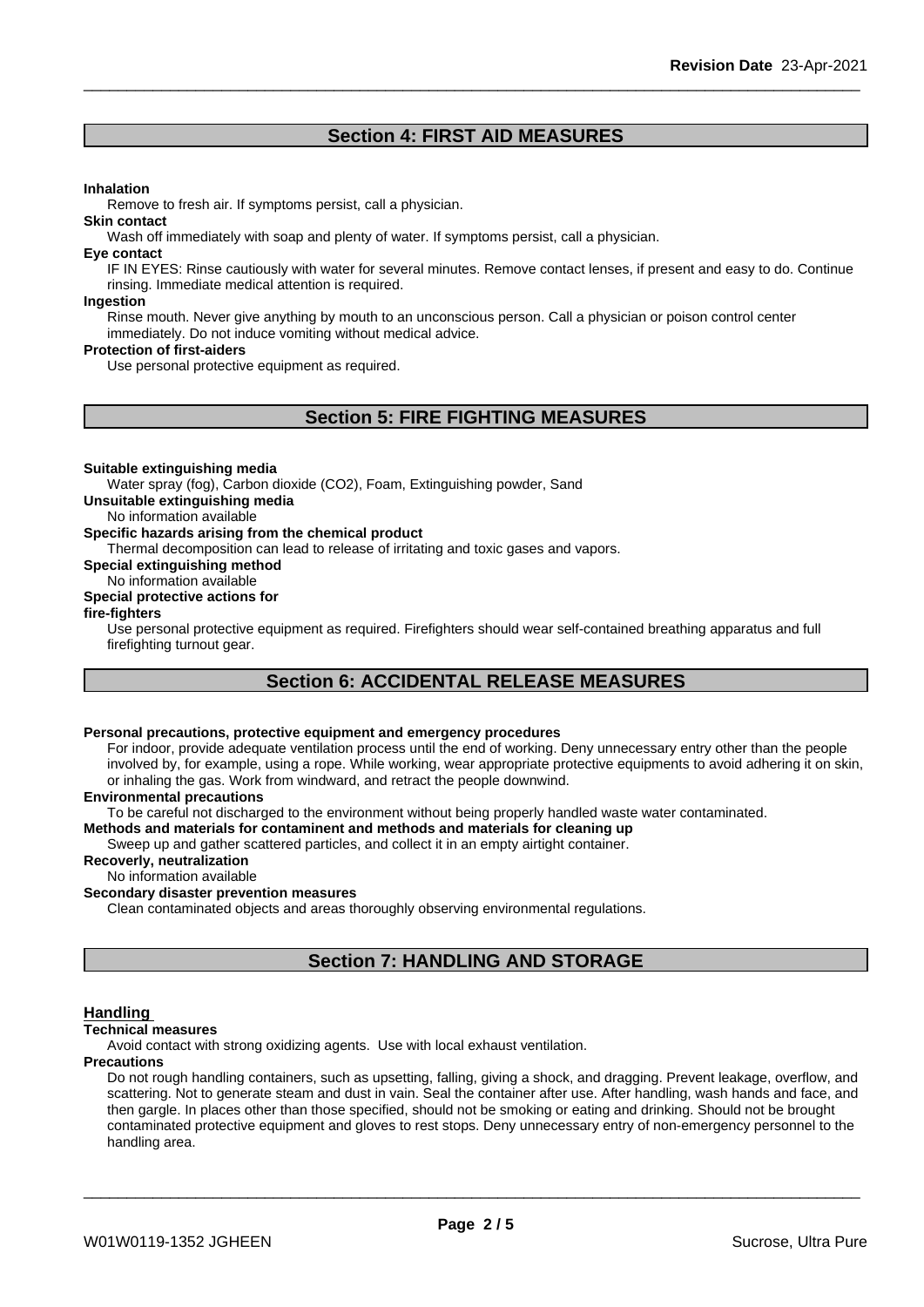#### **Safety handling precautions**

Avoid contact with skin, eyes or clothing. Use personal protective equipment as required.

### **Storage**

**Safe storage conditions**

**Safe packaging material Polypropylene Incompatible substances** Strong oxidizing agents

**Storage conditions** Store away from sunlight in well-ventilated place at room temperature (preferably cool). Keep container tightly closed.

# **Section 8: EXPOSURE CONTROLS/PERSONAL PROTECTION**

#### **Engineering controls**

In case of indoor workplace, seal the source or use a local exhaust system. Provide the safety shower facility, and handand eye-wash facility. And display their position clearly.

#### **Exposure limits**

| <b>Chemical Name</b> | <b>JSOH (Japan)</b> | <b>ISHL</b><br>. (Japan) | <b>ACGIH</b>               |
|----------------------|---------------------|--------------------------|----------------------------|
| Sucrose              | N/A                 | N/A                      | TWA:<br>10 mg/m $^{\circ}$ |
| $57 - 50 - 1$        |                     |                          |                            |

#### **Personal protective equipment**

**Respiratory protection** Dust mask **Hand protection** Protection gloves **Skinandbody protection** Long-sleeved work clothes

**Eye protection Exercise protective eyeglasses or chemical safety goggles** 

### **General hygiene considerations**

Handle in accordance with good industrial hygiene and safety practice.

## **Section 9: PHYSICAL AND CHEMICAL PROPERTIES**

#### **Form**

| Color                                                  | white                                                        |
|--------------------------------------------------------|--------------------------------------------------------------|
| Appearance                                             | crystals                                                     |
| Odor                                                   | No data available                                            |
| <b>Melting point/freezing point</b>                    | 185-187 °C                                                   |
| Boiling point, initial boiling point and boiling range | No data available                                            |
| <b>Flammability</b>                                    | No data available                                            |
| <b>Evaporation rate:</b>                               | No data available                                            |
| Flammability (solid, gas):                             | No data available                                            |
| Upper/lower flammability or                            |                                                              |
| explosive limits                                       |                                                              |
| Upper:                                                 | No data available                                            |
| Lower:                                                 | No data available                                            |
| <b>Flash point</b>                                     | No data available                                            |
| Auto-ignition temperature:                             | No data available                                            |
| Decomposition temperature:                             | No data available                                            |
| рH                                                     | No data available                                            |
| Viscosity (coefficient of viscosity)                   | No data available                                            |
| <b>Dynamic viscosity</b>                               | No data available                                            |
| <b>Solubilities</b>                                    | water: Very soluble. Ethanol: very slightly soluble. Diethyl |
|                                                        | ether: practically insoluble, or insoluble.                  |
| n-Octanol/water partition coefficient: (log Pow)       | $-3.67$                                                      |
| Vapour pressure                                        | No data available                                            |
| <b>Specific Gravity / Relative density</b>             | No data available                                            |
| Vapour density                                         | No data available                                            |
| <b>Particle characteristics</b>                        | No data available                                            |
|                                                        |                                                              |

# **Section 10: STABILITY AND REACTIVITY**

#### **Stability**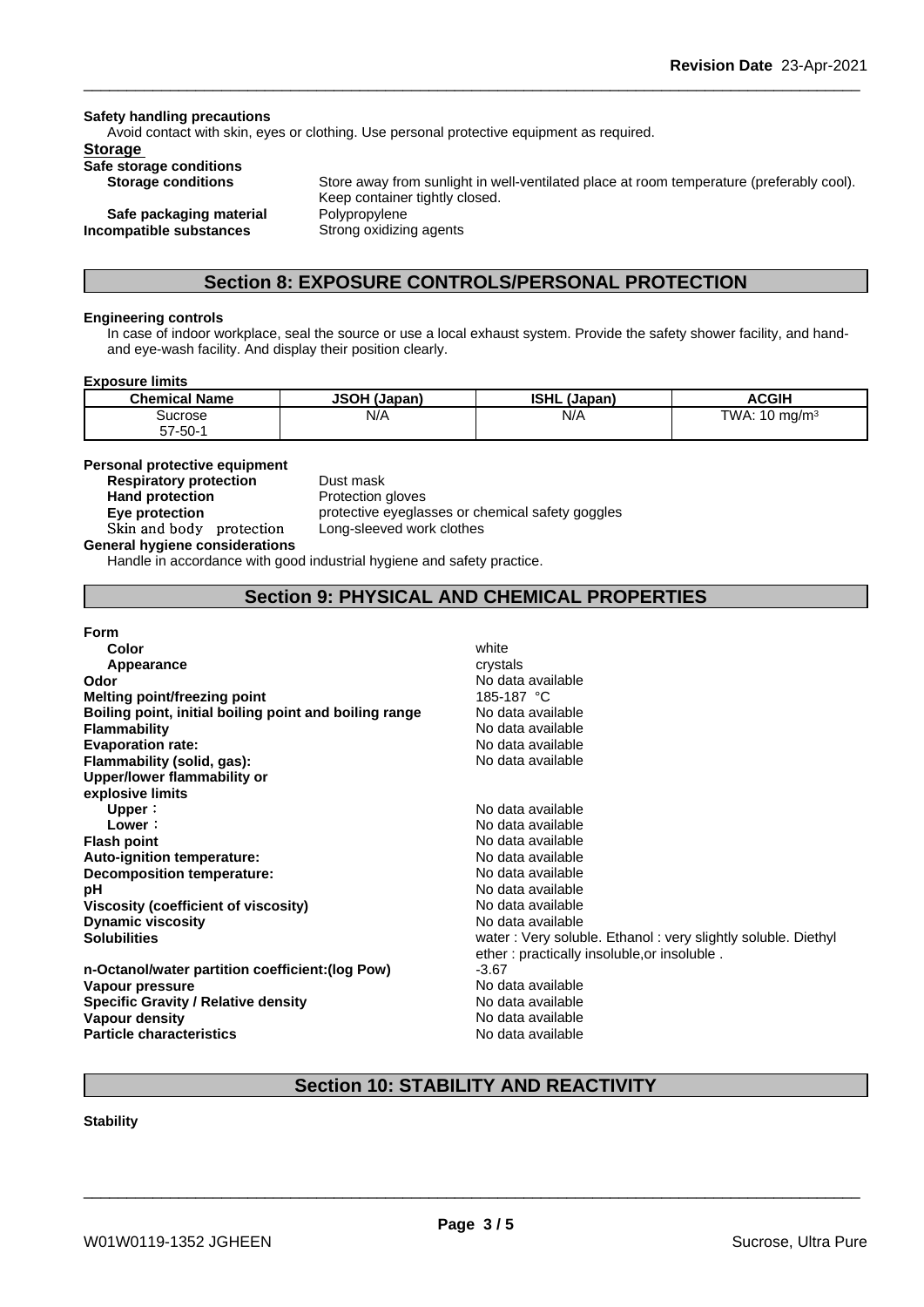| <b>Reactivity</b>                           | No data available                            |
|---------------------------------------------|----------------------------------------------|
| <b>Chemical stability</b>                   | Stable under recommended storage conditions. |
| <b>Hazardous reactions</b>                  |                                              |
| None under normal processing                |                                              |
| <b>Conditions to avoid</b>                  |                                              |
| Extremes of temperature and direct sunlight |                                              |
| Incompatible materials                      |                                              |
| Strong oxidizing agents                     |                                              |
| <b>Hazardous decomposition products</b>     |                                              |
| Carbon monooxide (CO), Carbon dioxide (CO2) |                                              |

# **Section 11: TOXICOLOGICAL INFORMATION**

#### **Acute toxicity**

| Chemical <sub>b</sub><br><b>Name</b> | <b>D50</b><br><b>Tro</b><br>ла    | <b>LD50</b><br>De | C50<br>Inneledon  |
|--------------------------------------|-----------------------------------|-------------------|-------------------|
| Sucrose                              | <b>00700</b><br>Rat<br>ma/kc<br>້ | N/A               | $N$ /<br>$\cdots$ |

| <b>Skin irritation/corrosion</b>         | No data available                             |  |  |
|------------------------------------------|-----------------------------------------------|--|--|
| Serious eye damage/ irritation           | No data available                             |  |  |
| <b>Respiratory or skin sensitization</b> | No data available                             |  |  |
| Reproductive cell mutagenicity           | No data available                             |  |  |
| Carcinogenicity                          |                                               |  |  |
| <b>Chemical Name</b>                     | Carcinogenicity source information            |  |  |
| Sucrose                                  | Based on the NITE GHS classification results. |  |  |
| <b>Reproductive toxicity</b>             | No data available                             |  |  |
| <b>STOT-single exposure</b>              | No data available                             |  |  |
| <b>STOT-repeated exposure</b>            | No data available                             |  |  |
| <b>Aspiration hazard</b>                 | No data available                             |  |  |

# **Section 12: ECOLOGICAL INFORMATION**

**Ecotoxicity** No information available

**Other data** No data available **Persistence and degradability** No information available<br>**Bioaccumulative potential** No information available **Bioaccumulative potential<br>Mobility in soil** No information available<br>No information available

# **Section 13: DISPOSAL CONSIDERATIONS**

#### **Waste from residues**

**Hazard** to the ozone laver

Disposal should be in accordance with applicable regional, national and local laws and regulations. **Contaminated container and contaminated packaging**

Disposal should be in accordance with applicable regional, national and local laws and regulations.

### **Section 14: TRANSPORT INFORMATION**

**ADR/RID** Not regulated **UN number Proper shipping name: UN classfication Subsidiary hazard class**